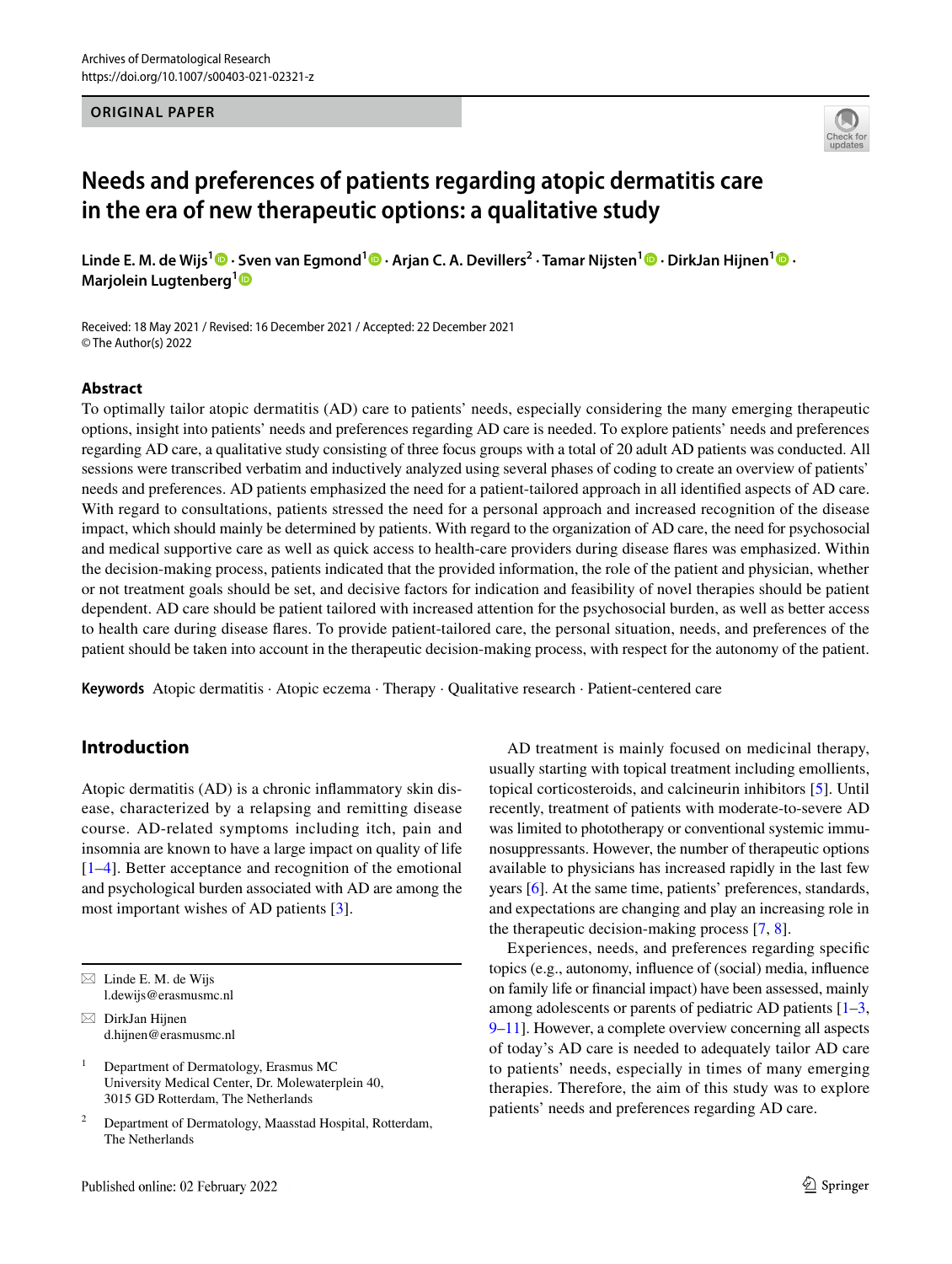### **Methods**

A qualitative study consisting of three focus groups was conducted to obtain an in-depth understanding of patients' views on AD care. Qualitative research is particularly suitable as it primarily focuses on interpretations, rather than quantifcation of patients' beliefs, emotions, behaviors, and interactions in daily life [\[12\]](#page-7-9). Additionally, the interactive and dynamic process of focus groups attributes to identifcation and clarifcation of patients' views, leading to richer and more diverse information in comparison to individual interviews [\[13,](#page-7-10) [14](#page-7-11)]. This focus group study was designed and is reported in accordance with the SRQR recommendations. [\[15](#page-7-12)].

### **Study setting and participants**

This study was conducted at the Erasmus MC University Medical Center (academic hospital). Purposive sampling was used to obtain a variable sample of AD patients in terms of age, sex, and therapeutic experiences [\[14](#page-7-11), [16,](#page-7-13) [17](#page-7-14)]. Eligible patients were recruited at the outpatient clinic of the Erasmus MC and Maasstad Hospital (general hospital, Rotterdam) and received a study information leafet. Patients could sign up by contacting the researchers. They were ofered a voucher of  $E$ 40 for participating. After including three focus groups with a total of 20 participants (6–8 participants per focus group), we concluded that data saturation was reached and recruitment of participants ended.

#### **Data collection**

Prior to the start of the focus groups, patients provided written informed consent and completed a patient characteristics questionnaire. After we made sure that all participants felt able to share their views and experiences, the focus groups were started, structured by a topic guide (see Online Resource 1), which was based on researchers' experiences, literature, and therapy guidelines [\[18](#page-7-15), [19\]](#page-7-16). Discussions were moderated by an experienced moderator of focus groups (ML or SE) and a physician with extensive experience in treating AD patients, but not involved in direct patient care of the participants (LW). All focus groups were audiotaped and transcribed verbatim.

#### **Data analysis**

The transcripts were analyzed by using Nvivo version 12 plus. An inductive approach to data analysis was applied using several phases of coding (guided by a codebook) combined with the constant comparison technique (comparing emerged concepts with new data and across groups) [[20](#page-7-17)]. First, the transcripts were thoroughly read and roughly summarized by one researcher (LW) to get a holistic understanding of the focus groups. Subsequently, the frst two transcripts were openly coded (i.e., inductively and line by line) [[20\]](#page-7-17) by one researcher (LW) and independently checked by another (ML). This resulted in a list of unstructured codes. More abstract and structured concepts of relevance were obtained through axial coding [[20\]](#page-7-17). Using this structured coding scheme, the transcript of the third focus group was coded (LW) and independently checked (SE). No new concepts emerged during coding of the third focus group and data saturation was reached. The identifed concepts and their subcategories were discussed during several multidisciplinary (psychologist, dermatologist and PhD student) research team meetings. This resulted in an overview of core needs and preferences within three central aspects of AD care (see Fig. [1\)](#page-2-0).

### **Results**

### **Patient characteristics**

Table [1](#page-2-1) and Online Resource 2 provide sample characteristics and demographics.

### **Patients' needs and experiences in AD care: a patient‑tailored approach**

Several needs and preferences were identifed within three main aspects of AD care (Fig. [1](#page-2-0)): consultations with physicians, organization of AD care, and the therapeutic decisionmaking process. These needs and preferences are described in detail below. Additional illustrative quotes can be found in Online Resource 3. The need for a patient-tailored approach emerged as an overarching theme in all aspects of AD care. Patients stressed the need to better take patients' characteristics and personal needs and preferences into account throughout AD care.

#### **The consultations with physicians**

### **Need for recognition of the physical and emotional impact of AD**

Patients reported that the major impact on both physical and emotional well-being of AD is sometimes underestimated by physicians. Patients emphasized the need for an increased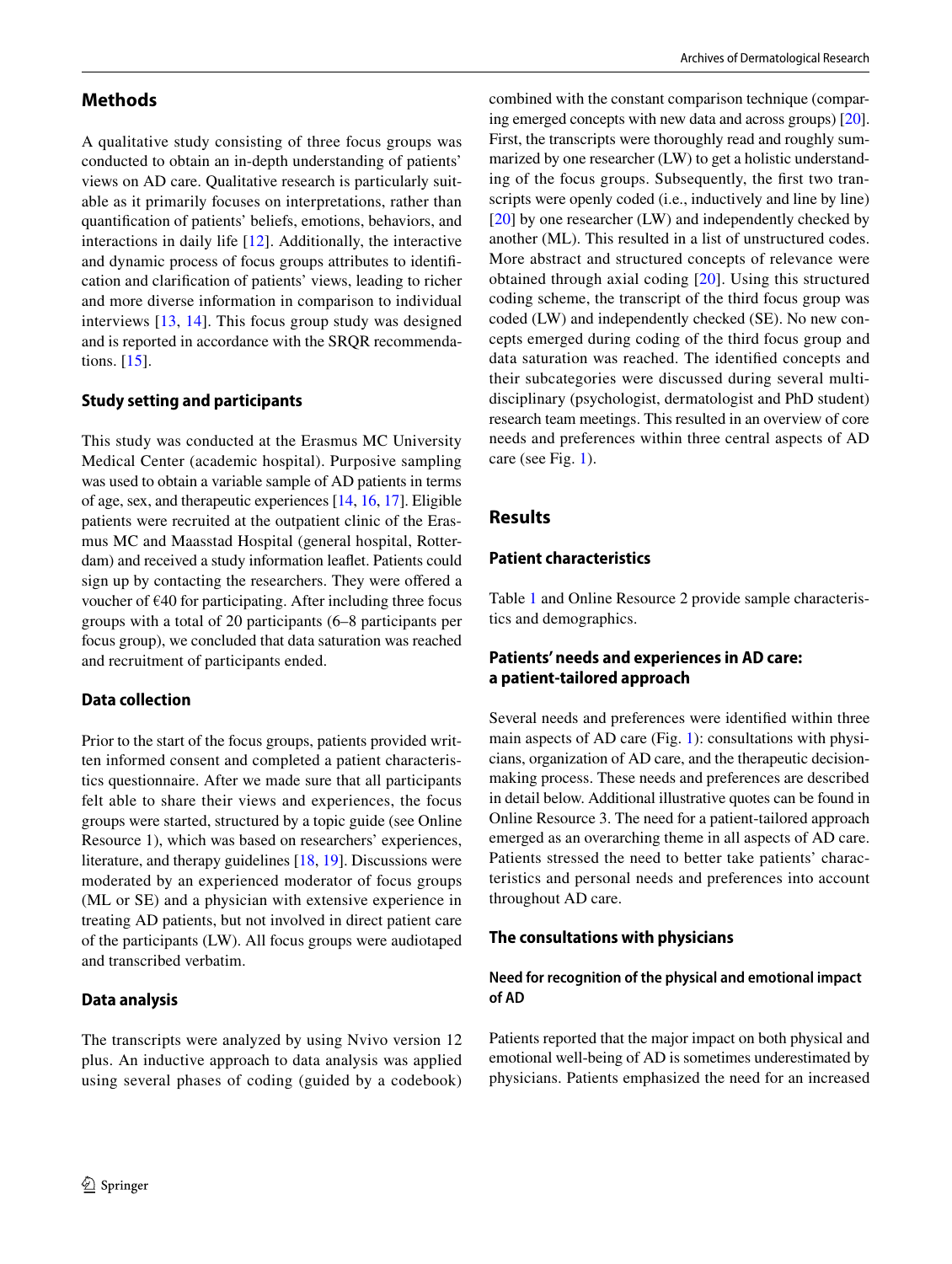<span id="page-2-1"></span>**Table 1** Participants' characteristics



<span id="page-2-0"></span>Fig. 1 Overview of needs and preferences of patients in AD care. Needs and preferences regarding several topics withing three main aspects of AD care were identifed

| Setting                                  | Focus group 1<br>Erasmus MC | Focus group 2<br><b>Maasstad Hospital</b> | Focus group 3<br>Erasmus MC | Total       |
|------------------------------------------|-----------------------------|-------------------------------------------|-----------------------------|-------------|
|                                          |                             |                                           |                             |             |
| Participants— $n$                        | 8                           | 6                                         | 6                           | 20          |
| Age (years)                              |                             |                                           |                             |             |
| Median (IQR)                             | $34(20-48)$                 | $28(27-57)$                               | $33(31-40)$                 | $31(24-48)$ |
| Min, max                                 | 19, 63                      | 21, 62                                    | 20, 63                      | 19, 63      |
| Female— $n$ $(\%)$                       | $5(64)^{a}$                 | 4(67)                                     | 2(33)                       | 11(55)      |
| Current treatment— $n$ (%)               |                             |                                           |                             |             |
| Topical                                  | 1(12.5)                     | 2(33)                                     | 1(17)                       | 4(20)       |
| Systemic immuno-<br>suppressant          | 5(63)                       | 4(67)                                     | 2(33)                       | 11(55)      |
| <b>Biologic</b>                          | 2(25)                       | 0(0)                                      | 3(50)                       | 5(25)       |
| Self-reported impact of disease— $n$ (%) |                             |                                           |                             |             |
| Very low                                 | 1(12.5)                     | 0(0)                                      | 2(33)                       | 3(15)       |
| Low                                      | 2(25)                       | 0(0)                                      | 0(0)                        | 2(10)       |
| Neutral                                  | 1(12.5)                     | 2(33)                                     | 0(0)                        | 3(15)       |
| High                                     | 2(25)                       | 1(17)                                     | 1(17)                       | 4(20)       |
| Very high                                | 2(25)                       | 3(50)                                     | 3(50)                       | 8(40)       |

*IQR* interquartile range

 $a_n = 1$  transgender man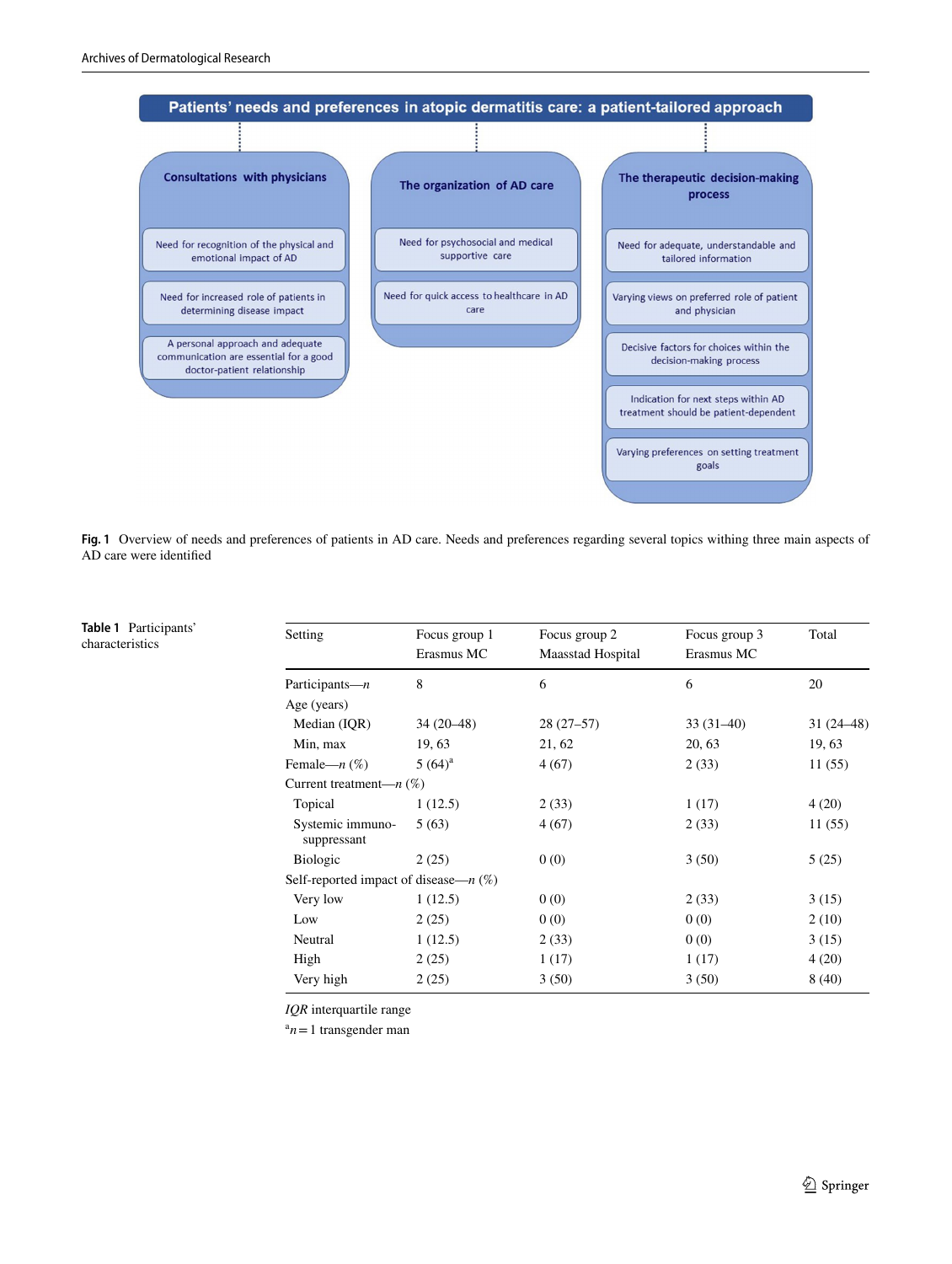recognition of the total burden and chronic pattern of their disease. Receiving empathy and being taken seriously were reported to be crucial in AD care.

*'The moment you tell your physician that this is a real issue in your life, that it really is all-consuming, and your physician responds with "oh well, it's not that bad". It feels like a slap in the face.'*- focus group (FG) 1

Patients identifed a need for physicians to pay particular attention to certain feelings (e.g., shame, loneliness, stress, and fear) and behaviors (e.g., social avoidance and poor sleeping behavior) associated with AD. Patients prefer their physician to take the initiative in talking about the impact of the disease, as they often feel uncomfortable to do so themselves (e.g., because of the busy schedules of physicians).

### **Need for increased role of patients in determining disease impact**

Patients mentioned that physicians should take into account that the consultation is only a snapshot, which complicates the assessment of a relapsing disease. Patients highlighted the need to be able to show the eczema at its worst, for which patients use tools including writing down symptoms or photographing lesions during exacerbations. However, when discussing the severity of their disease in times of remission, they often feel unheard.

*'AD does not only feel like a struggle against your own body, but it is also a struggle to be taken seriously and to prove that you are eligible for certain therapies instead of being sent home with another ointment.'* – FG 3

Patients expressed the need for an increased role of patients in determining disease impact. Most patients agreed that the treating physician is responsible for the evaluation of the medical situation (e.g., giving instructions, discussing treatment options, and laboratory tests). However, atopic dermatitis does not stop when the patients leave the clinic and patients indicated that they themselves are responsible for evaluating the disease impact in daily life. As such, patients highlighted that a physician's respect for their autonomy in assessing the impact on their daily life would be appreciated.

### **A personal approach and adequate communication are essential for a good doctor–patient relationship**

Patients indicated that the relationship between patient and physician plays an important role in their perceived quality of AD care. Patients prefer a personal approach and want their physician to be familiar with their situation, without making them feel like "one of many". Although patients prefer repeated consultations with the same physician, they believe a switch in physicians does not negatively infuence the quality of care as long as the collaboration and communication between physicians is good. In terms of communication, patients stressed the importance of physicians who truly listen to their story and make them feel at ease.

*'It feels so good that my physician takes time for me, because my experiences with previous physicians was like 'here are your ointments, good luck.'* – FG 2

According to patients, simple signs, including eye contact, physicians introducing themselves properly at the frst consultation, and asking for patients' preferences regarding AD care (i.e., ranging from how extensive information provision should be to the type of treatment they prefer) can facilitate in building an adequate relationship. Furthermore, patients indicated that it is very important that physicians adapt to the communicative level of the patient by, for instance, speaking in layman's terms, taking time to explain, and actively asking if they have any questions.

# **The organization of AD care**

### **Need for psychosocial and medical supportive care**

Patients indicated a need for increased and low-threshold psychosocial and medical supportive care. Patients understand that a physician's time is limited and accept that this additional care is provided by other health-care workers. Patients mentioned that initial supportive care by means of extra attention and time for questions could be provided by specialized nurses.

*'A physician has limited time during a consultation, I do understand that, but sometimes you are feeling so bad and so itchy, and everything that comes with that. It is a real problem and feels like a handicap. In situations like this, an additional appointment with a nurse who has time to listen to your story, who is in close contact with your physician, and could potentially discuss any important considerations, would be really appreciated.'* – FG2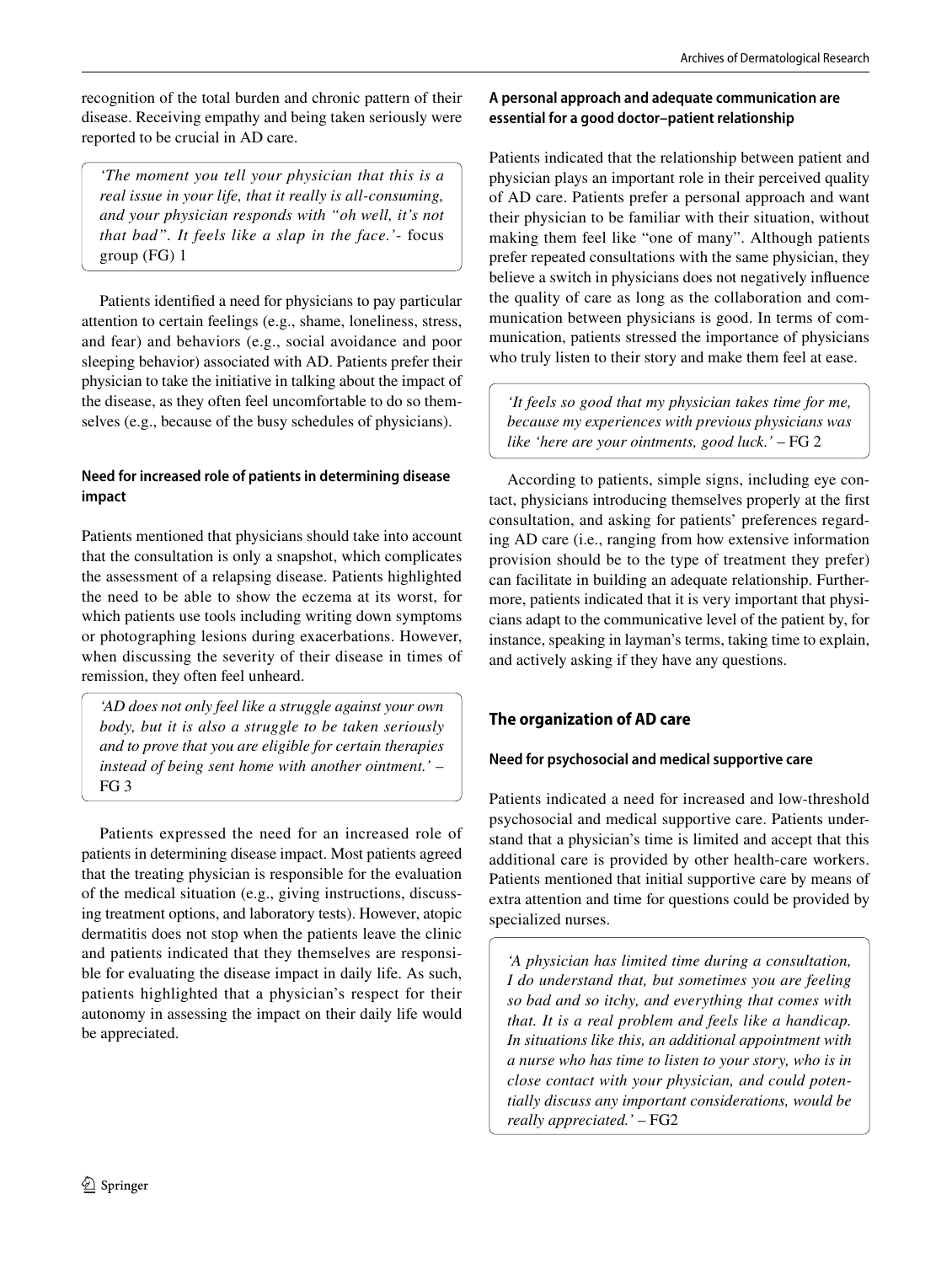However, the need for more profound psychosocial support provided by a psychologist or therapist varied between patients. Patients indicated that this need should be identifed during their consultations and that support should be easily available when needed. Patients experienced that getting an appointment with a psychologist often takes time and effort from their side. Therefore, a direct referral to a psychologist or therapist, in particular one with experience in skin diseases, would be highly appreciated. Furthermore, patients often reported positive experiences with support from patient associations and peer contact. As such, they felt it would be useful to provide extra information about these associations in hospitals and other health-care institutions since many patients might not be aware of the existence of these groups.

#### **Need for quick access to health care in AD care**

As reported by patients, AD care is not always easy accessible during disease fares. Patients experienced that timing of standard consultations is not always appropriate due to the fuctuation in severity over time. As such, they expressed the need for quick access to care when their disease fares, to optimize treatment and induce remission as soon as possible. They did not report a preference for a dermatologist o,r e.g., specialized nurse in particular. However, patients mentioned several complicating factors in this process; it is difficult for them to get in touch with their physician, and the nonmedical staff (e.g., administrative staff taking phone calls) is not able to understand or adequately assess the severity of their fares.

*'My doctor tells me 'Do call us if it gets worse'. And when I do, the assistant tells me my doctor is not available, but that I can get consultation by phone. Well, that easily takes three days and by the time I can speak to my doctor my symptoms have reduced.'* – FG 1

According to patients, clear instructions at the initial consultation on what to do in case of exacerbations, and an appropriate and personal doctor–patient relationship could facilitate quick access to care.

#### **The therapeutic decision‑making process**

#### **Need for adequate, understandable, and tailored information**

Patients indicated that being provided with adequate and understandable information is crucial in AD care. This information should be patient tailored since some prefer comprehensive information, while others prefer a more concise overview.

Patients highlighted several aspects in the content of this information that were crucial to them. First, patients mentioned that they are more motivated to adhere to therapy when they are aware of the underlying principles. Therefore, patients require improved disease-related information. Second, patients would like to be informed about diferent treatment options, their mechanism of action, and possible side efects. This should preferably be tailored to the individual patient's situation and preferences. Additionally, patients preferred to be informed about potential next steps in the treatment process. They stated that knowing that there are other options available when necessary will put them at ease. Third, information about possible external infuences on their disease such as the infuence of nutrition, climate, and allergies as well as practical recommendations (e.g., daily care skin products) would be highly appreciated. On the other hand, patients indicated that repeating basic advices (e.g., advice for limited water exposure) is very bothersome, since they feel that they already "passed that stage", which emphasizes the need for continuous patienttailored information.

*'I hear the same advice all the time: "you should not shower too often, not too warm and not too long; don't use soap". It is so annoying to hear this for the eighth time…'*—FG 2

Patients believe that underexposure of specifc topics (e.g., nutritional infuences) in evidence-based guidelines used by physicians might be related to a lack of evidence. Even though patients understand that there might be a lack of scientifc evidence in information about these topics on the Internet, patients would appreciate physicians to understand their search for additional information. In this context, an online forum monitored by physicians would be of added value. Meetings organized by patient associations were also often considered very informative. In addition, patients considered having the possibility to access their digital medical fle a positive development.

#### **Varying views on the preferred role of patient and physician**

Patients vary in their views regarding the preferred role of the physician and patient in the decision-making process. Some patients preferred to have a leading role and want to be informed about diferent treatment options by their physician, resulting in an interactive decision-making process. According to these patients, getting enough time to read and consider the provided information is essential. This autonomy would enhance shared decision-making and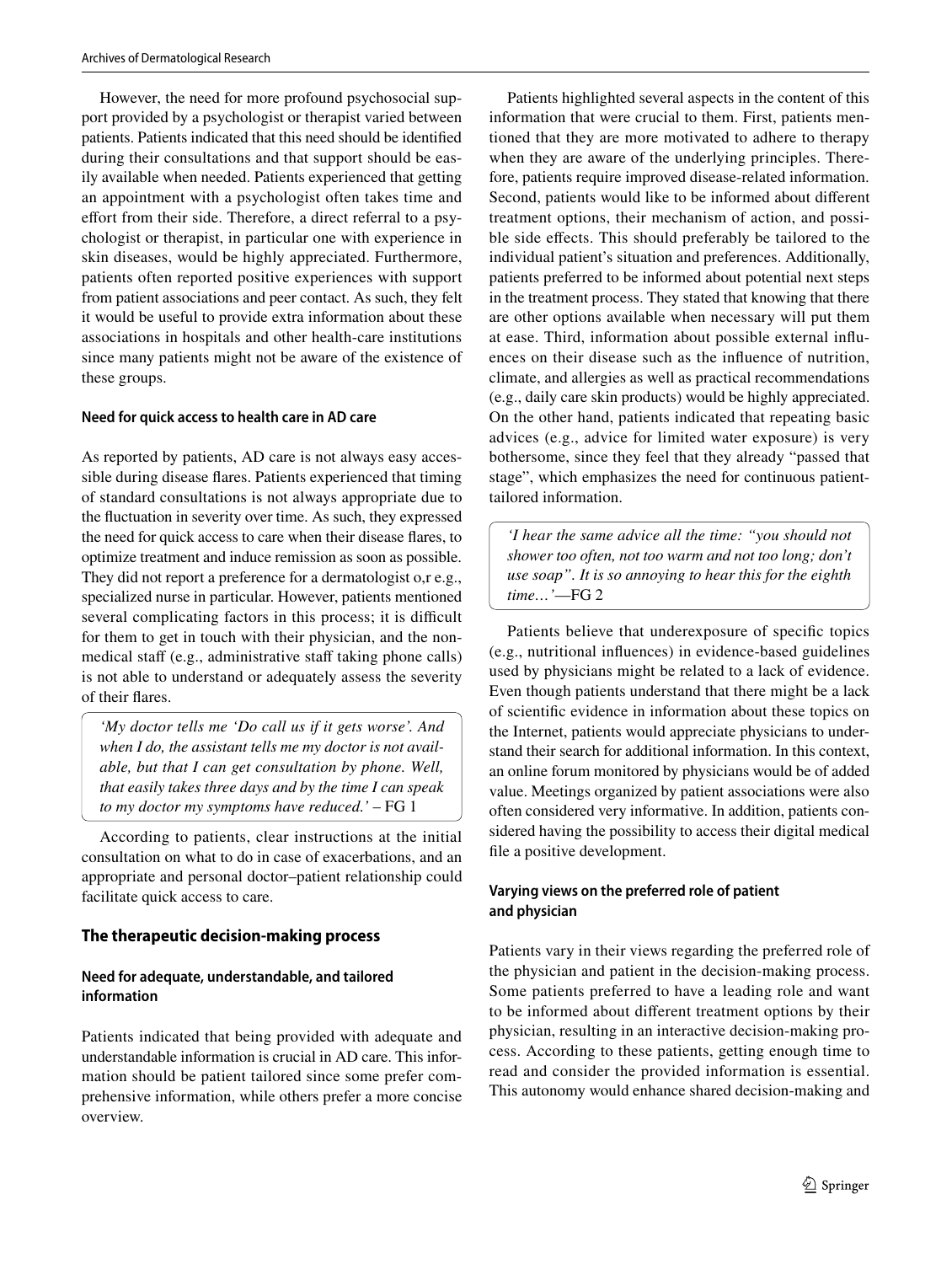reduce the "trial and error" feeling experienced by some patients.

*'I prefer it to be an interaction between me and my physician, in which I also have a say. I know myself best and I read up on specifc therapies.'*—FG1

Other patients prefer their physicians to have the leading role since these patients feel that their physicians have a better overview of their situation and treatment options.

*'I often feel like 'Oh well, you are the professional, so tell me what would be best.'*—FG2

Generally, patients stated that physicians should get insight into each individual patient's preference regarding their preferred role, to make appropriate decisions for each patient.

### **Decisive factors for choices within the decision‑making process**

Patients mentioned that several factors play an important role in their therapeutic choices. Most patients indicated that they are willing to accept side efects as long as they are reversible and if the therapy shows sufficient effectiveness on their skin disease and quality of life. However, other patients feel resistance to 'create new problems, by treating the initial problem'.

*'I always weigh the options: it is either one thing or the other. If I want to get rid of my eczema, I need to accept certain side efects.'***—**FG1

Patients reported that the method and frequency of administration are important in terms of feasibility, and that this should be considered by physicians as well. Additionally, patients indicated that treatment choices are also dependent on previous therapeutic experiences. They considered the physician's recommendations and expectations regarding specifc treatment options important factors as well.

Lastly, patients indicated that practical aspects including travel time and travel costs do not determine their therapeutic choices, as long as they receive high-quality care.

### **Indication for next steps within AD treatment should be patient dependent**

Patients stated that a next step in their treatment is indicated when their current therapy is insufficiently effective (i.e., the disease negatively interferes with daily life) or inappropriate (e.g., due to side efects). Determining whether a certain new treatment is indicated should be patient dependent, as the impact of the disease in daily life and contributing factors difer between patients.

Most patients reported to know that therapeutic history is an important factor in their indication for new therapies (e.g., patients must have used at least 1 systemic immunosuppressant for 4 months to be eligible for dupilumab treatment [[21](#page-7-18)]). Although patients have high expectations of novel therapies, they generally agree with the recommended stepwise approach when taking into account the high costs. However, they feel that physicians should be able to make some exceptions for very severe cases with a high impact on quality of life, although patients agreed that making these distinctions can be difficult.

*'If someone is really sufering and they cannot even leave their bed and are not able to participate in normal life due to their eczema, then the physician should be able to skip a few steps in the treatment process.'*— FG 2

Additionally, patients voiced that when a patient has been treated with a systemic immunosuppressant without sufficient effectiveness, they should be able to step up more quickly the novel therapies. They stressed this could prevent a high burden for these patients.

### **Varying preferences on setting treatment goals**

Most patients reported to have abstract treatment goals (e.g., increased quality of life), which are generally not discussed with their physician. Patients often feel uncertain about the efectiveness of the initiated therapy based on negative experiences with previous therapies. Consequently, they protect themselves from disappointment by not setting and discussing individual treatment goals.

*'The physician can also not guarantee that my eczema will disappear completely. So setting big goals is an illusion for me because I fnd it difcult to know whether I am able to achieve that goal.'*—FG2

Other patients mentioned that they experienced more guidance and motivation when setting and evaluating individual goals. Patients agreed that when realistic goals are discussed, subsequent evaluation of these goals during consultations is essential.

## **Discussion**

This qualitative in-depth focus group study revealed the needs and preferences of patients regarding AD care in the era of new therapeutic options. A variety of needs and preferences were identifed concerning consultations with physicians, AD care organization, and the therapeutic decision-making process. The need for a more patient-tailored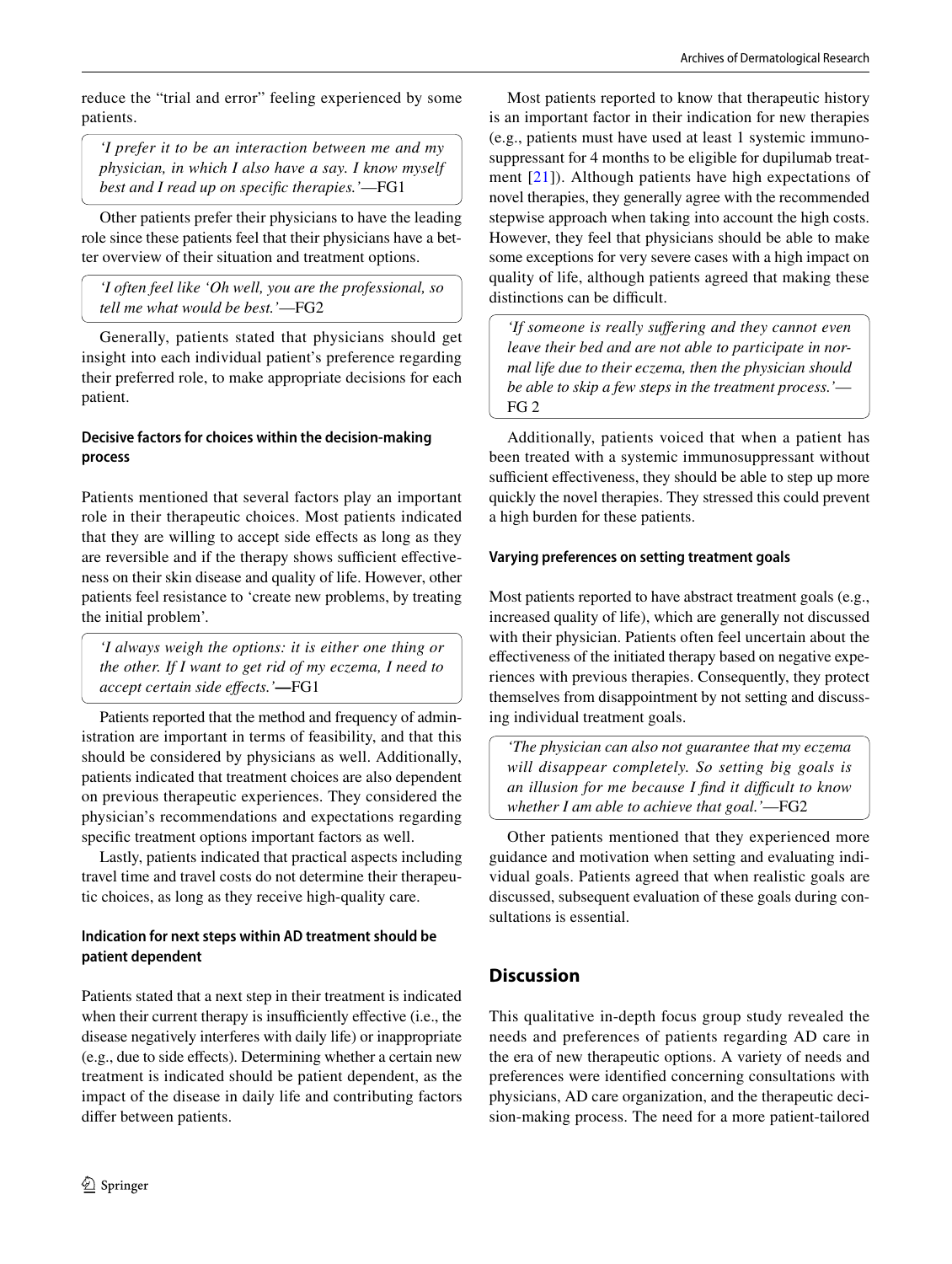approach was an overarching theme in all aspects of AD care.

With regard to consultations, patients stressed the need for autonomy in determining the impact of AD in daily life and increased recognition of the burden of disease by physicians [\[5](#page-7-3)]. To address these needs, supportive tools for patients to indicate the impact and disease control over a longer time period such as the Atopic Dermatitis Control Tool, validated health-related quality of life measures, or the use of personal health records (PHR) could be of added value [[21](#page-7-18)[–24\]](#page-7-19). Patients also indicated a need for psychosocial and medical supportive care. Studies assessing the implementation of supportive care for children with AD and their families have revealed positive results. Although applied interventions require further development, this could guide a more general implementation of supportive care [[25–](#page-7-20)[28\]](#page-8-0).

Consistent with previous research [[29](#page-8-1), [30\]](#page-8-2), our study showed that a trustful relationship with a personal approach, a physician who is truly listening to you, and the feeling of being taken seriously are essential for patients in AD care. Ha et al. stated that many doctors overestimate their ability in communication, and therefore implementation of improved formal training in communication skills in the medical curriculum could be useful [[29,](#page-8-1) [31](#page-8-3)]. A well-established doctor–patient relationship might also contribute to an increased accessibility in AD care during disease fares as physicians can often intuitively determine the urgency by knowing the patient personally. However, patients reported a struggle in contacting health-care providers when needed. Several solutions to enable quick access to health care have been described, including virtual care which has rapidly been adopted because of the COVID-19 pandemic [[32](#page-8-4)]. Quick accessible care showed positive outcomes and optimized resource utilization in other chronic infammatory conditions [\[33](#page-8-5), [34\]](#page-8-6). Additionally, tools for self-management including PHR [[24\]](#page-7-19), fare self-assessment [[35\]](#page-8-7) and written eczema action plans with individualized guidance on, e.g., treatment use have been shown to be helpful in AD and other allergic diseases [[36–](#page-8-8)[40\]](#page-8-9).

To create a therapeutic 'patient journey' that suits the patient best, the decision-making process should be patient tailored and optimized through, e.g., consideration of the patient's personal situation regarding eligibility and feasibility of therapies, and the patient's right to self-determination. Patients emphasized the importance of physicians being able to make patient-dependent exceptions on applied guidelines, which are based on relatively homogeneous populations. These exemptions are particularly needed when the disease highly interferes with patients' daily life. Previous studies have shown that therapeutic decisions should indeed be patient centered, fair, and cost-efective in the ideal situation [\[41\]](#page-8-10). However, this remains a practical challenge, partly

because of the lack of insight into cost-efectiveness of the recently introduced therapies in daily practice [[42\]](#page-8-11). A shift toward more patient-centered indication criteria incorporating the disease impact in daily life in addition to current criteria concerning therapeutic history would be highly appreciated by patients. This would facilitate in making "fair" choices, in particular for expensive therapies [\[8](#page-7-6), [41](#page-8-10)]. Agencies such as the FDA and the NHS also promote patient-centered care, with improved patient access to more afordable drugs [\[43–](#page-8-12)[45\]](#page-8-13). In addition to patient-centered care (i.e., care that is respectful of, and responsive to, individual patient's preferences, needs, and values) [[46](#page-8-14)], personalized medicine (i.e., tailoring care based on patients' genetic information or other biomarkers) [\[47\]](#page-8-15) is also considered important to achieve individualized care [\[48\]](#page-8-16). Although their sources are diferent and it remains unclear whether and how these two could be combined on a practical level, personalized medicine might as well contribute to individual fexibility and variability in treatment decisions, and moving away from one-size-fts-all solutions [[47](#page-8-15)].

In this study we investigated a contemporary topic using data obtained from a variable sample of patients, originating from a general and an academic hospital. Our qualitative data were analyzed using multiple phases of coding alternating with consensus discussions within our multidisciplinary team, enhancing the robustness of our results [\[20](#page-7-17), [49](#page-8-17)]. However, the design of this study does not allow us to draw conclusions on potential diferences between patients from diferent medical settings. In addition to this study focusing on patients' views, future studies investigating views of healthcare providers on diferent aspects of AD care might be of added value in order to further optimize AD care.

This study demonstrated that AD patients have a variety of needs and preferences regarding care. AD care in general should be patient tailored, with increased attention for the psychosocial burden, as well as better access to healthcare during disease fares. To provide patient-tailored care, therapeutic decisions should be patient dependent and the interference of the disease in daily life should be incorporated when considering indication for novel therapies. Additional needs and preferences of patients concerning, for instance, the provided information or feasibility of therapies should be taken into account in the therapeutic decision-making process, with respect for the patient's autonomy.

**Supplementary Information** The online version contains supplementary material available at <https://doi.org/10.1007/s00403-021-02321-z>.

**Acknowledgements** The authors would like to thank the patients for participating in the focus groups and K.R. van Straalen for English language editing.

**Author contributions** All authors contributed to the study conception and design. Material preparation, data collection and analysis were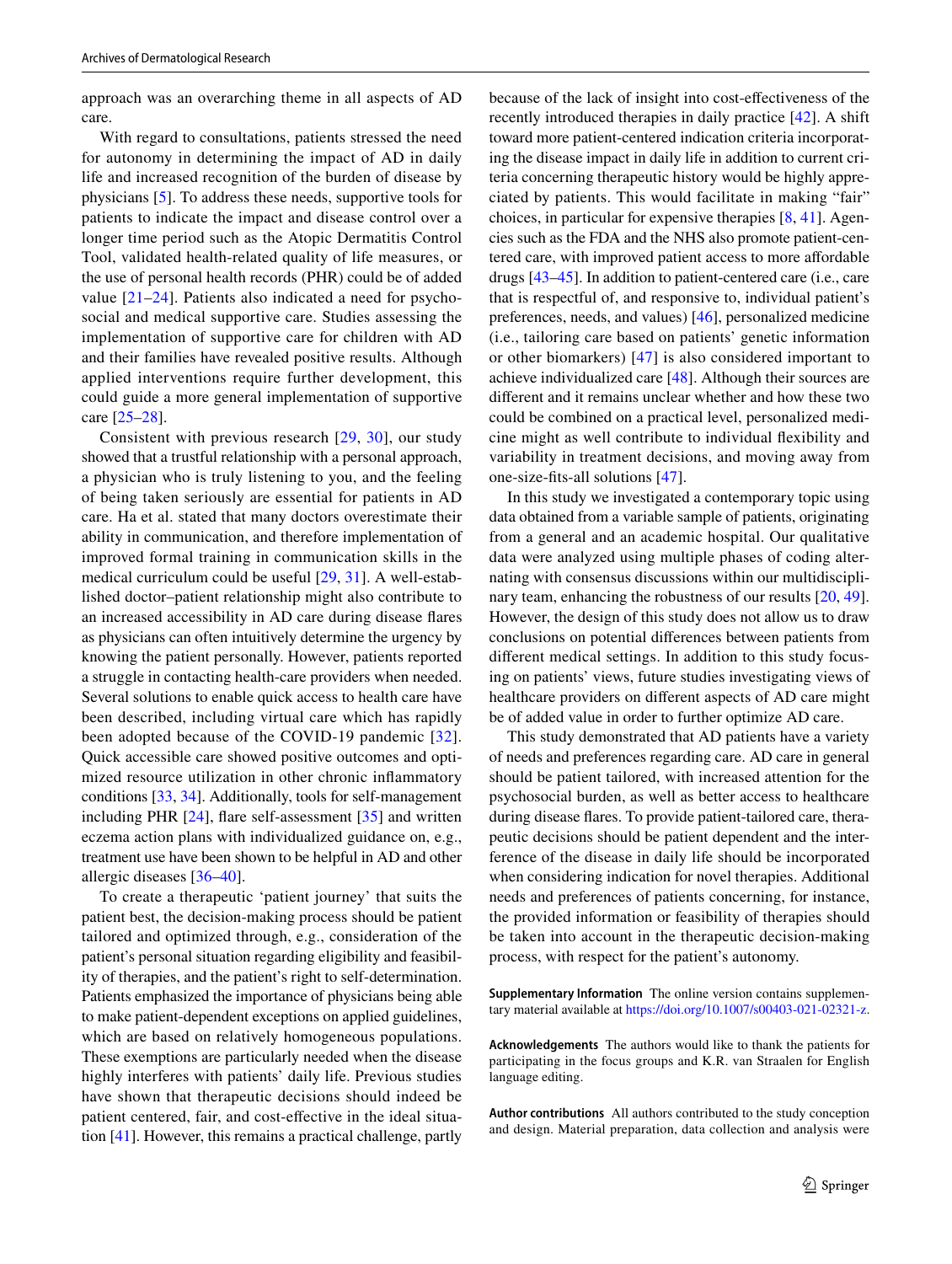performed by LWEMW, ML, SE, and DH. The frst draft of the manuscript was written by LEMW and all authors commented on previous versions of the manuscript. All the authors read and approved the fnal manuscript.

**Funding** This study was multi-sponsored by Leo Pharma BV, Galderma and Janssen. None of the companies had involvement in the study design; collection, analysis and interpretation of data; in writing the report; nor in the decision to sbutmit the article for publication.

**Availability of data and material, and code availability** All data and materials as well as software application or custom code support their published claims and comply with feld standards. The data that support the fndings of this study are available from the corresponding author upon reasonable request.

### **Declarations**

**Conflict of interest** The authors state no confict of interest.

**Ethics approval** Our product-independent study was exempted from evaluation by the Medical Research Ethics Committee of the Erasmus MC (MEC-2019-0445).

**Consent to participate** Not applicable.

**Consent for publication** Patients signed informed consent regarding publishing their data.

**Open Access** This article is licensed under a Creative Commons Attribution 4.0 International License, which permits use, sharing, adaptation, distribution and reproduction in any medium or format, as long as you give appropriate credit to the original author(s) and the source, provide a link to the Creative Commons licence, and indicate if changes were made. The images or other third party material in this article are included in the article's Creative Commons licence, unless indicated otherwise in a credit line to the material. If material is not included in the article's Creative Commons licence and your intended use is not permitted by statutory regulation or exceeds the permitted use, you will need to obtain permission directly from the copyright holder. To view a copy of this licence, visit <http://creativecommons.org/licenses/by/4.0/>.

### **References**

- <span id="page-7-0"></span>1. Kosse RC, Bouvy ML, Daanen M, de Vries TW, Koster ES (2018) Adolescents' perspectives on atopic dermatitis treatment-experiences, preferences, and beliefs. JAMA Dermatol 154(7):824–827
- 2. Howells L, Thomas KS, Sears AV et al (2019) Defning and measuring "eczema control": an international qualitative study to explore the views of those living with and treating atopic eczema. J Eur Acad Dermatol Venereol 33(6):1124–1132
- <span id="page-7-2"></span>3. Teasdale E, Muller I, Sivyer K et al (2020) Views and experiences of managing eczema: systematic review and thematic synthesis of qualitative studies. Br J Dermatol. [https://doi.org/10.1111/bjd.](https://doi.org/10.1111/bjd.19299) [19299](https://doi.org/10.1111/bjd.19299)
- <span id="page-7-1"></span>4. Ring J, Zink A, Arents BWM et al (2019) Atopic eczema: burden of disease and individual sufering—results from a large EU study in adults. J Eur Acad Dermatol Venereol 33(7):1331–1340
- <span id="page-7-3"></span>5. Weidinger S, Novak N (2016) Atopic dermatitis. Lancet 387(10023):1109–1122
- <span id="page-7-4"></span>Wollenberg A, Barbarot S, Bieber T et al (2018) Consensusbased European guidelines for treatment of atopic eczema (atopic
- <span id="page-7-5"></span>7. Lateef F (2011) Patient expectations and the paradigm shift of care in emergency medicine. J Emerg Trauma Shock 4(2):163–167
- <span id="page-7-6"></span>8. Barry MJ, Edgman-Levitan S (2012) Shared decision making–pinnacle of patient-centered care. N Engl J Med 366(9):780–781
- <span id="page-7-7"></span>9. Ghio D, Muller I, Greenwell K et al (2020) "It's like the bad guy in a movie who just doesn't die": a qualitative exploration of young people's adaptation to eczema and implications for self-care. Br J Dermatol 182(1):112–118
- 10. Noerreslet M, Jemec GB, Traulsen JM (2009) Involuntary autonomy: patients' perceptions of physicians, conventional medicines and risks in the management of atopic dermatitis. Soc Sci Med 69(9):1409–1415
- <span id="page-7-8"></span>11. Magin P, Adams J, Heading G, Pond D (2011) "Perfect skin", the media and patients with skin disease: a qualitative study of patients with acne, psoriasis and atopic eczema. Aust J Prim Health 17(2):181–185
- <span id="page-7-9"></span>12. Nelson PA, Thompson AR (2015) Judging quality in qualitative dermatology research: the science and the "art." Br J Dermatol 173(6):1351–1352
- <span id="page-7-10"></span>13. Krueger RA (2009) CMFGAPGfA, 4th edn. SAGE Publications, Thousand Oaks
- <span id="page-7-11"></span>14. Green J, Thorogood N (2018) Qualitative methods for health research, 4th edition ed: SAGE Publishing Ltd; 2018. Chapter 6, pp 147–172
- <span id="page-7-12"></span>15. O'Brien BC, Harris IB, Beckman TJ, Reed DA, Cook DA (2014) Standards for reporting qualitative research: a synthesis of recommendations. Acad Med 89(9):1245–1251
- <span id="page-7-13"></span>16. Palinkas LA, Horwitz SM, Green CA, Wisdom JP, Duan N, Hoagwood K (2015) Purposeful sampling for qualitative data collection and analysis in mixed method implementation research. Adm Policy Ment Health 42(5):533–544
- <span id="page-7-14"></span>17. Green J, Thorogood N (2018) Qualitative methods for health research, 4th edition ed: SAGE Publishing Ltd. Chapter 3, pp 75–80
- <span id="page-7-15"></span>18. NVDV (2018) Introductie van dupilumab voor ernstig constitutioneel eczeem (CE). [www.nvdv.nl](http://www.nvdv.nl)
- <span id="page-7-16"></span>19. richtlijn constitutioneel eczeem (2020) [https://nvdv.nl/profession](https://nvdv.nl/professionals/richtlijnen-en-onderzoek/richtlijnen/richtlijn-constitutioneel-eczeem) [als/richtlijnen-en-onderzoek/richtlijnen/richtlijn-constitutioneel](https://nvdv.nl/professionals/richtlijnen-en-onderzoek/richtlijnen/richtlijn-constitutioneel-eczeem)[eczeem.](https://nvdv.nl/professionals/richtlijnen-en-onderzoek/richtlijnen/richtlijn-constitutioneel-eczeem) Accessed 04 Apr 2020
- <span id="page-7-17"></span>20. Green J, Thorogood N (2018) Qualitative methods for health research, 4th edition ed: SAGE Publishing Ltd. Chapter 11, pp 285–311
- <span id="page-7-18"></span>21. Pariser DM, Simpson EL, Gadkari A et al (2020) Evaluating patient-perceived control of atopic dermatitis: design, validation, and scoring of the Atopic Dermatitis Control Tool (ADCT). Curr Med Res Opin 36(3):367–376
- 22. Apfelbacher CJ, Heinl D, Prinsen CA et al (2015) Measurement properties of adult quality-of-life measurement instruments for eczema: protocol for a systematic review. Syst Rev 4:48
- 23. Charman CR, Venn AJ, Williams HC (2004) The patient-oriented eczema measure: development and initial validation of a new tool for measuring atopic eczema severity from the patients' perspective. Arch Dermatol 140(12):1513–1519
- <span id="page-7-19"></span>24. Wells S, Rozenblum R, Park A, Dunn M, Bates DW (2014) Personal health records for patients with chronic disease: a major opportunity. Appl Clin Inform 5(2):416–429
- <span id="page-7-20"></span>25. Leong K, Ong TWY, Foong YW et al (2020) Multidisciplinary management of chronic atopic dermatitis in children and adolescents: a prospective pilot study. J Dermatolog Treat. [https://doi.](https://doi.org/10.1080/09546634.2020.1782321) [org/10.1080/09546634.2020.1782321](https://doi.org/10.1080/09546634.2020.1782321)
- 26. Ersser SJ, Cowdell F, Latter S et al (2014) Psychological and educational interventions for atopic eczema in children. Cochrane Database Syst Rev 2014(1):CD004054